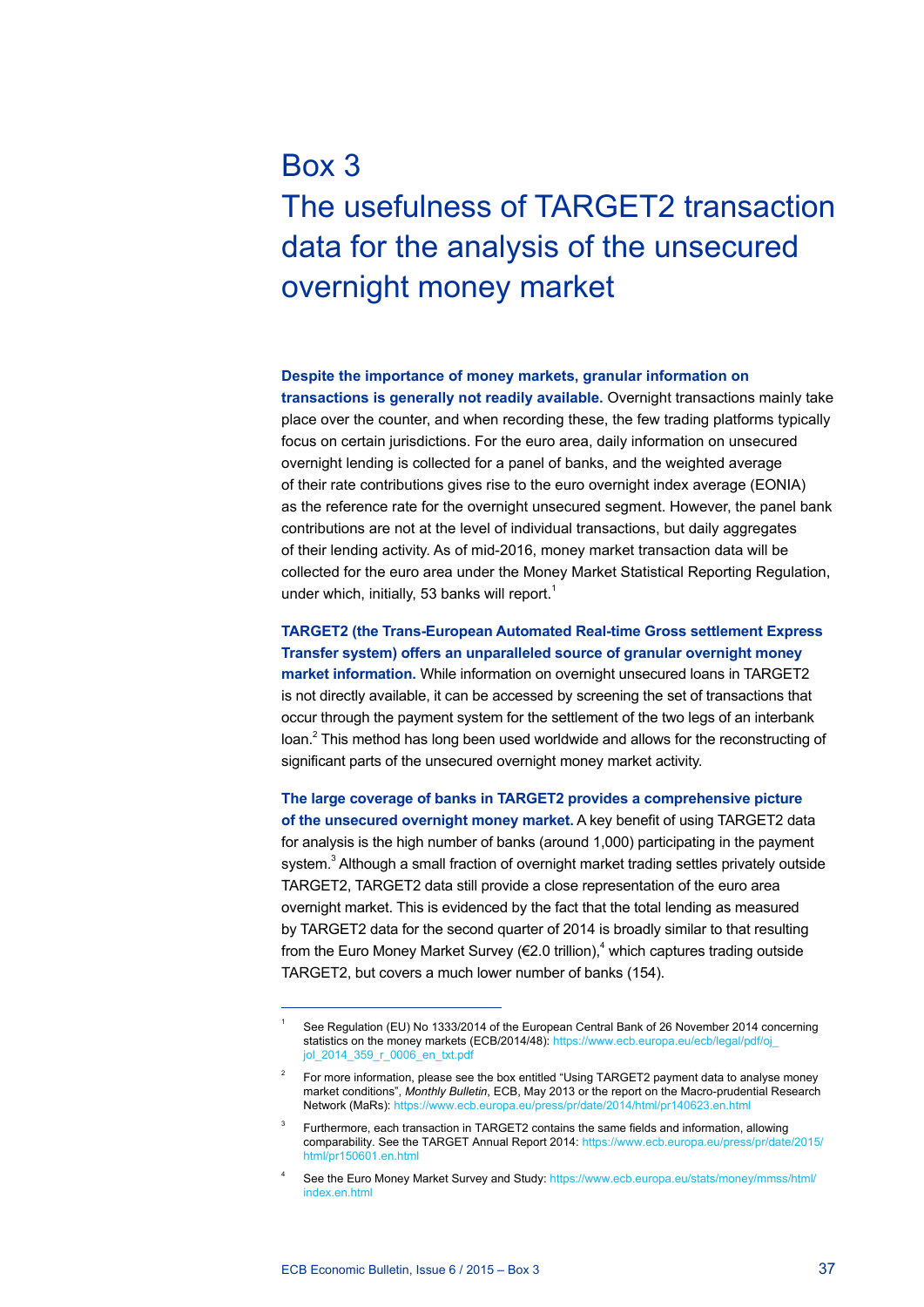## **Aggregate statistics for the overnight unsecured money market based on TARGET2 data confirm some well-known crisis-related developments.** For

instance, the overnight unsecured money market shrank from a peak of €2.5 trillion per reserve maintenance period in mid-2008 to slightly over €0.5 trillion by the time of the settlement of the second three-year longer-term refinancing operation in March 2012. The total number of banks active in the overnight unsecured market in a given reserve maintenance period dropped from a peak of around 600 in August 2008 to around 330 by June 2015 (see Chart A). In parallel, money market stress became apparent from rate developments. For example, the average spread of the interest rate paid for overnight market funds over the deposit facility rate varied significantly over time. After falling towards the deposit facility rate with the introduction of the fixed rate full allotment procedure and the associated increase in excess liquidity, the spread occasionally reached high levels, especially during the euro area sovereign debt crisis that started in spring 2010 (see Chart B).

### **Chart a**

## Overnight unsecured money market volume and number of banks



Sources: TARGET2 and ECB calculations.

## **Chart B**

Weighted average overnight spread



Sources: TARGET2 and ECB calculations.

Notes: Figures are computed at maintenance period level. The overnight spread<br>is over the deposit facility rate. FRFA = fixed rate full allotment. APP = asset purchase programme.

# **Money market data derived from TARGET2 transactions also provide**

**information on the dispersion of rates and volumes across banks.** Chart C presents volume-weighted kernel densities of the spread of overnight rates over the deposit facility rate in selected periods. In mid-2008, the bulk of trading took place at interest rates close to the main refinancing operation rate (i.e. at a spread of 100 basis points) under the variable rate tender procedure, and in 2011 and 2014 at rates closer to the deposit facility rate, with excess liquidity resulting from the full allotment procedure. However, the densities also reveal considerable dispersion of

Note: Figures are computed at maintenance period (MP) level.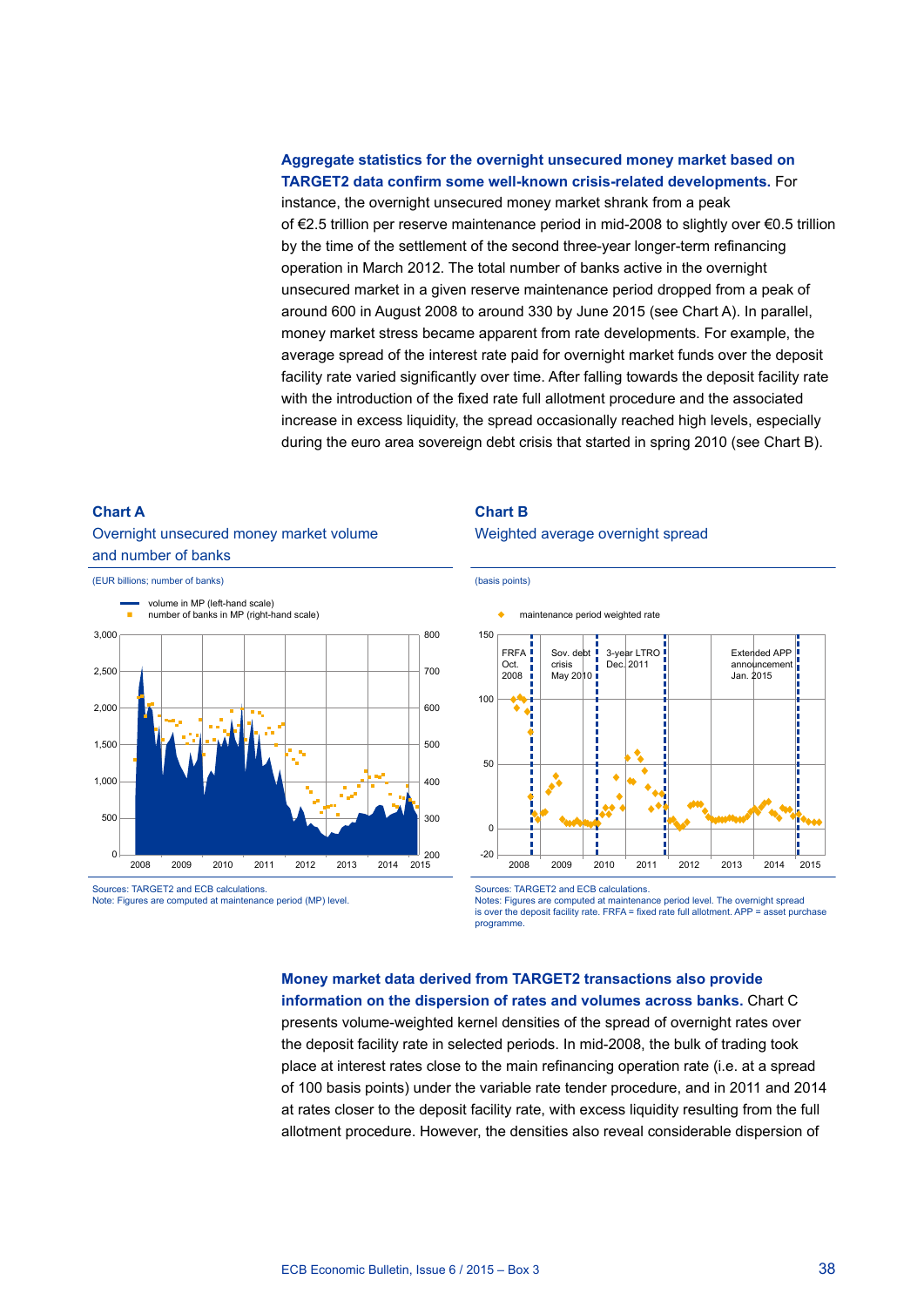## **Chart C**

Distribution of overnight spread in selected periods



Notes: Figures are computed at maintenance period (MP) level. The overnight spread is over the deposit facility rate.

Overnight borrowing volume by credit risk group

**Chart D**



Sources: TARGET2, DBRS, Fitch Ratings, Moody's, Standard & Poor's and ECB calculations. Note: Figures are computed at maintenance period level.

interest rates at different points in time, with a particularly large tail towards higher spreads at the end of 2011 when the sovereign debt crisis reached its height.<sup>5</sup>

## **Individual bank transaction data can be matched with characteristics of the trading banks, such as their size, geographical location or credit risk, to obtain a better understanding of developments in the overnight unsecured market.**

To explain the dispersion in rates, TARGET2 data are matched with the credit ratings of the trading banks. For this purpose, the ratings by four agencies<sup>6</sup> are grouped into six credit risk groups from the lowest risk group (1) to the highest risk group (6), as presented in the table. Both borrowing and lending banks are assigned to credit risk groups.<sup>7</sup>

# **The credit rating data matching indicates that trading volume is largely determined by the credit risk of the borrowing banks.** Chart D presents a

breakdown of the total borrowing volume by credit risk group.<sup>8</sup> Banks with the highest credit standing (Group 1) strongly reduced their borrowing by end-2012, for at least two important reasons. First, this group of non-stressed banks is known to have

As the densities are volume-weighted and trades at higher spreads are relatively small in volume, the density does not capture the full extent to which rates are dispersed.

DBRS, Fitch Ratings, Moody's and Standard & Poor's are the four external credit assessment institutions (ECAIs) accepted by the Eurosystem.

The assignment to a specific credit risk group is based on the availability of at least one longer-term rating. When two or more ratings are available, the group is determined by the average of the ratings after they have been converted into a numeric scale. The number of banks represented in each group is not homogeneous, as it reflects the representativeness of each group in the euro area. Over time, banks may change group owing to rating migration. See also the table.

The total share of overall volume for banks not included in the sample is around 25%. This share stays relatively constant over time, therefore not biasing the sample.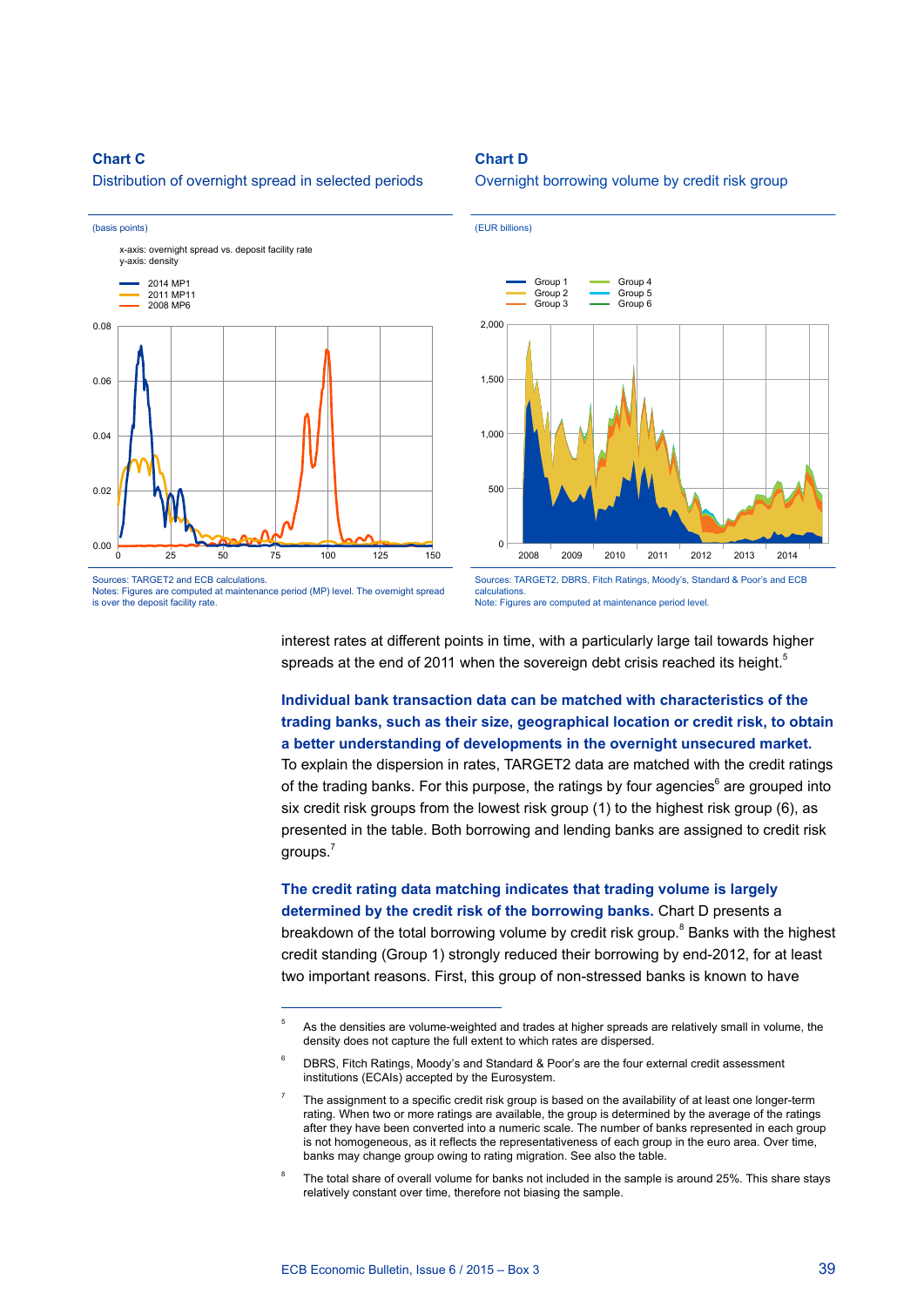accumulated a lot of excess liquidity and therefore had smaller borrowing needs despite market access. Second, a significant portion of banks were downgraded during the financial crisis, potentially moving the banks and their lending volume to a new credit risk group. However, credit risk group migration could not, by itself, explain the reduction in total volume for all banks. Furthermore, banks with a lower rating (Groups 2 to 3) kept on borrowing contained amounts throughout the period. Considering the higher liquidity needs of such banks, these limited amounts reflect the fact that banks can also seek funds elsewhere, i.e. at a longer maturity, in the secured segment of the market, from non-bank counterparties or from the Eurosystem. The fact that the secured market has gained importance in recent years can also be partly attributed to a substitution of unsecured trading.<sup>9</sup>

**The dispersion of interest rates is also determined by counterparty credit risk, with spreads across bank credit rating groups varying over time.** Chart E presents weighted average borrowing rates per credit risk group. Lower-rated banks generally pay higher interest rates, which explain part of the rate dispersion observed in Chart C. However, Chart E also shows that there was little dispersion across the average borrowing rates of credit risk groups during 2008-10 and 2014-15. This indicates how banks with limited market access do not influence overall unsecured money market rates, as they often need to obtain liquidity from other sources, as mentioned above. It was only as of the end of 2011 and into 2012 that considerable rate differentials across credit risk groups emerged, but against small volumes for the more risky borrowers. Overall, only banks of a certain perceived quality could obtain funds in the unsecured interbank market.

## **Chart E**

#### (basis points)  $\Omega$ 50 100 150 FRFA Oct. 2008 Sov. debt crisis May 2010 3-year LTRO Dec. 2011 Extended APP announcement Jan. 2015 2008 2009 2010 2011 2012 2013 2014 2015 Group 4 Group 5 Group 6 Group 1 Group 2 Group 3

### Overnight borrowing spread by credit risk group

Sources: TARGET2, DBRS, Fitch Ratings, Moody's, Standard & Poor's and ECB calculations. Notes: Figures are computed at maintenance period level. The overnight spread is over the deposit facility rate. FRFA = fixed rate full allotment. APP = asset purchase programme.

See the Euro Money Market Survey and Study: [https://www.ecb.europa.eu/stats/money/mmss/html/](https://www.ecb.europa.eu/stats/money/mmss/html/index.en.html) index en html